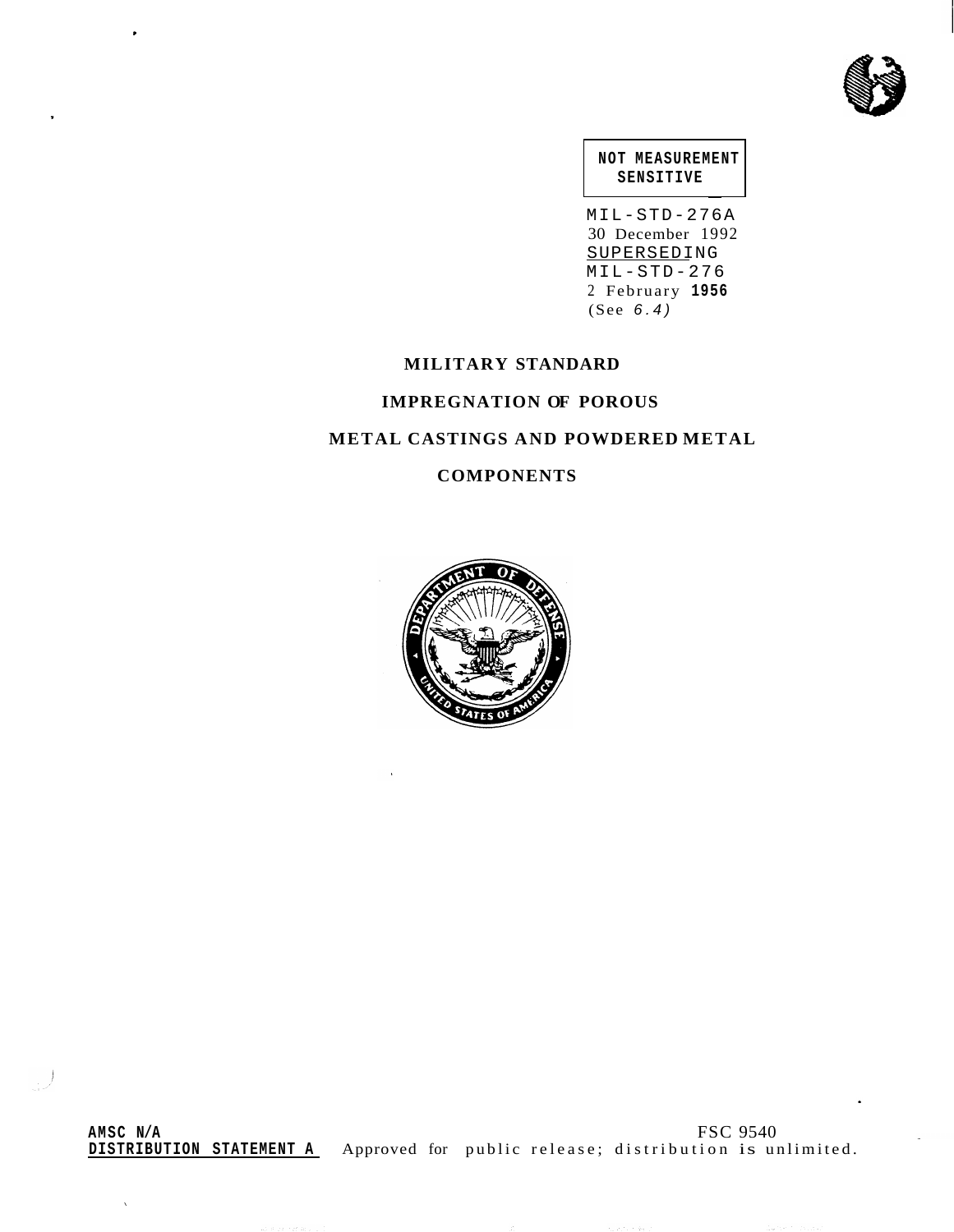

### FOREWORD

**1..** This military standard is approved for use by the Naval Sea Systems Command, Department of the Navy and is available for use by all Departments and Agencies of the Department of Defense.

2. Beneficial comments (recommendations, additions, deletions) and any pertinent data which may be of use in improving this document should be addressed to: Commander, Naval Sea Systems Command, **SEA** 05Q4, 2531 National Center Bldg *3,*  Washington, DC 20362-5160 by using the self-addressed Standardization Document Improvement Proposal (DD Form 1426) appearing at the end of this document or by letter.

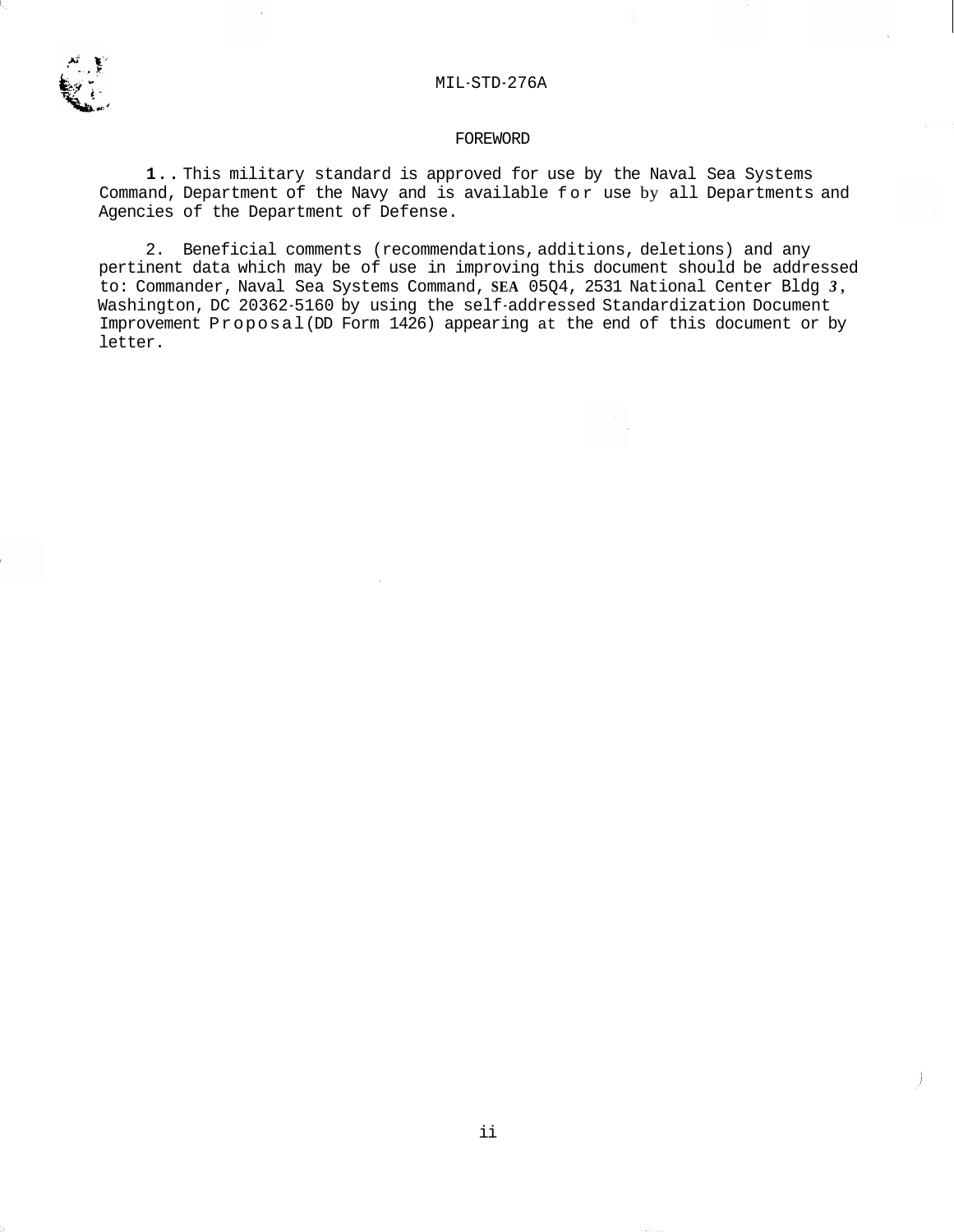$\sim$ 

## CONTENTS

| Paragraph | 1.<br>1.1<br>1.2                                                                                                                                                                        | 1<br>$\mathbf{1}$<br>$\mathbf{1}$<br>1.2.2 Restrictions on use of filled sodium silicate                                                                                                                                                                                                                                                                                                                                                                                                                       | $\mathbf{1}$                                                                                                                                                                                                                      |
|-----------|-----------------------------------------------------------------------------------------------------------------------------------------------------------------------------------------|----------------------------------------------------------------------------------------------------------------------------------------------------------------------------------------------------------------------------------------------------------------------------------------------------------------------------------------------------------------------------------------------------------------------------------------------------------------------------------------------------------------|-----------------------------------------------------------------------------------------------------------------------------------------------------------------------------------------------------------------------------------|
|           | 1.2.3                                                                                                                                                                                   | Prohibitions on impregnating                                                                                                                                                                                                                                                                                                                                                                                                                                                                                   | $1\,$<br>$\mathbf{1}$                                                                                                                                                                                                             |
|           | $2$ .<br>2.1<br>2.1.1<br>2.2<br>$3$ .                                                                                                                                                   | 2<br>$\overline{a}$<br>Specifications, standards, and handbooks<br>$\overline{2}$<br>2                                                                                                                                                                                                                                                                                                                                                                                                                         | $\overline{2}$                                                                                                                                                                                                                    |
|           | 4.<br>4.1<br>4.2<br>4.3<br>4.3.1<br>4.3.2<br>4.3.3<br>4.4<br>4.4.1<br>4.4.2<br>4.4.3<br>4.4.4<br>4.5<br>4.5.1<br>4.5.2<br>4.6<br>4.7<br>4.8<br>.4.9<br>4.10<br>4.10.1<br>4.10.3<br>4.11 | Preliminary test for pressure tightness<br>Preparation of castings for impregnation<br>Method A - internal pressure (individual castings)3<br>Method B - dry vacuum and pressure (batch immersion)3<br>Method $C$ $\cdot$ wet vacuum and pressure (batch immersion)4<br>Impregnation procedure restrictions<br>Post-impregnation treatment<br>$\overline{4}$<br>$\overline{4}$<br>$\overline{4}$<br>Responsibility for inspection<br>Proof pressure test method<br>4.10.2 Alternate proof pressure test method | $\overline{2}$<br>$\overline{2}$<br>$\overline{3}$<br>$\mathbf{3}$<br>$\overline{3}$<br>$\mathbf{3}$<br>$\overline{3}$<br>$\overline{3}$<br>4<br>4<br>$\overline{4}$<br>$\overline{4}$<br>$\overline{4}$<br>5<br>5<br>5<br>5<br>5 |
|           | 5.                                                                                                                                                                                      |                                                                                                                                                                                                                                                                                                                                                                                                                                                                                                                | -5                                                                                                                                                                                                                                |
|           | 6.<br>6.1<br>6.2<br>6.3<br>6.4                                                                                                                                                          | 5<br>5<br>5<br>Subject term (key word) listing<br>6<br>Changes from previous issue<br>6                                                                                                                                                                                                                                                                                                                                                                                                                        |                                                                                                                                                                                                                                   |
| Appendix  |                                                                                                                                                                                         | Documents for obtaining waivers                                                                                                                                                                                                                                                                                                                                                                                                                                                                                | 7                                                                                                                                                                                                                                 |

I

 $\langle \rangle_{\rm L2}$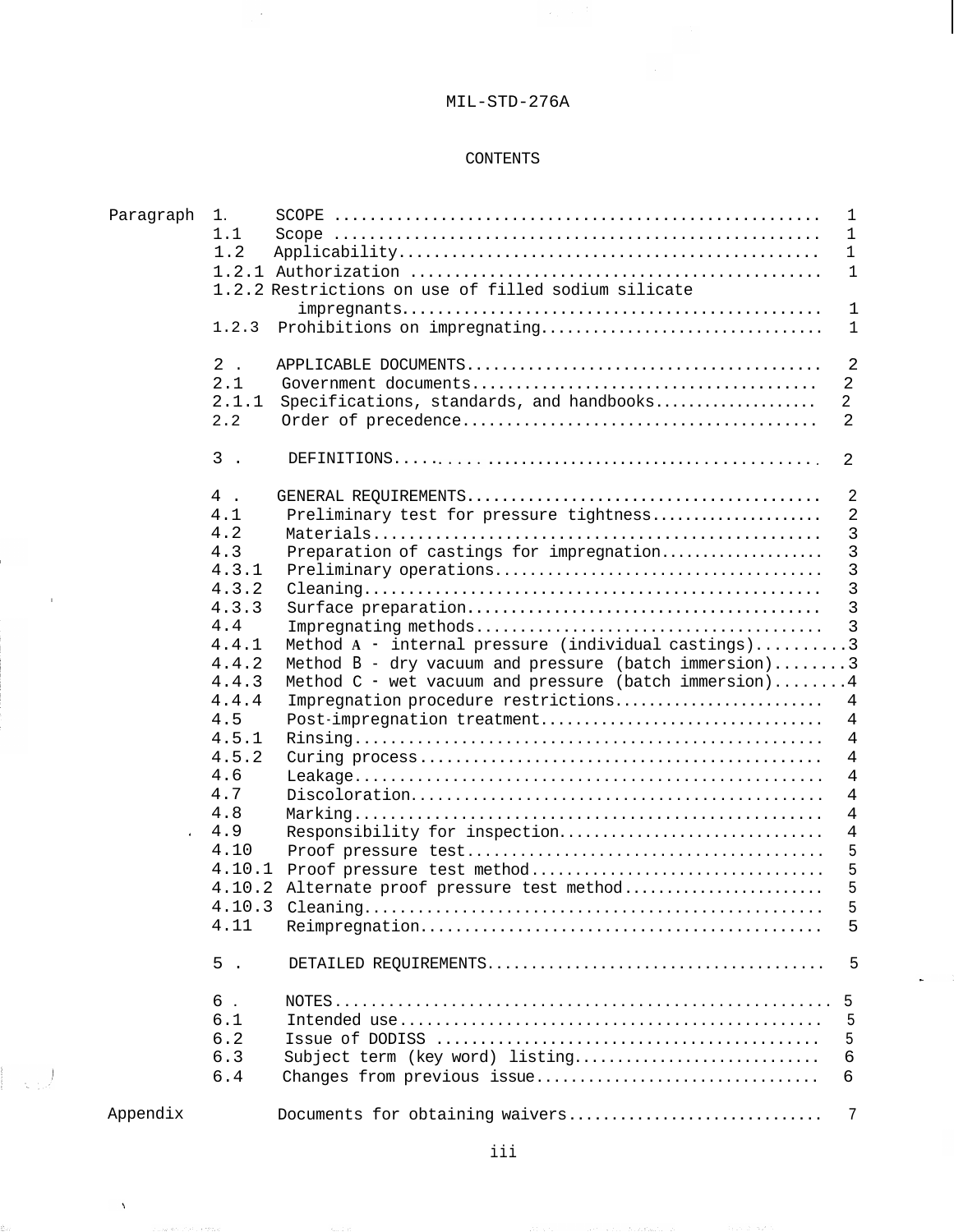## 1. SCOPE

1.1 Scope. This standard covers the requirements and tests for the impregnation of structurally sound castings and powder metal components in aluminum, magnesium, copper, iron, (excluding steels) and zinc alloys. Components for Naval service shall be shown to be structurally sound in accordance with MIL-STD-278. It is also applicable to test specimens used for evaluating impregnating materials in accordance with MIL-1-17563.

## 1.2 Applicability

1.2.1 Authorization. Components shall be impregnated or reimpregnated in accordance with this standard when authorized by NAVSEA for Naval applications and by the end user for other applications. When impregnation or reimpregnation is not specifically authorized, but is deemed necessary to satisfy performance requirements, a waiver may be obtained in accordance with MIL-STD-480 or MIL-STD-481 (see appendix). Impregnation should only be permitted in the following situations when it is agreed upon between the impregnator and the end user.

- (a) When components are to be exposed to fluids other than those tested for compatibility with the impregnating material in accordance with MIL-1-17563.
- (b) When impregnating materials other than those specified in 4.2 are used.
- (c) When impregnating methods other than those specified-in 4.4 are used.

1.2.2 Restrictions on use of filled sodium silicate impregnants. Filled sodium silicate impregnants shall not be used unless all of the following conditions are applicable :

- Measured leak rates are less than 0.75 cubic inches of air per second  $(750 \text{ cm}^3 \text{ per minute}).$
- (b) The maximum service temperature of the casting is 250 degrees Fahrenheit('F) or below. (Temperatures to 800°F are acceptable provided the impregnant is step cured to the maximum service temperature.)
- Minimum Drying Time at ambient temperature shall be 48 hours. Drying time may be conducted at 175-2OOºF for 2 hours followed by polymerizing at the specified operating temperature.
- (d) Castings shall not be used in contact with concentrated acid or hydrogen peroxide .
- (e) Specific gravity of the uncured filled sodium silicate impregnant shall be 28 degrees Baume minimum.

1.2.3 Prohibitions on impregnating. Impregnation shall not be performed under any circumstances in the following situations:

- (a) When castings are to be exposed to temperatures greater than the maximum specified in MIL-1-17563 for the specific impregnant used except for sodium silicates properly cured as shown above.
- (b) When castings are to be exposed to oxygen gas at any pressure. (Since sodium silicate is totally inorganic, it can be used in contact with oxygen. ) ,

**'**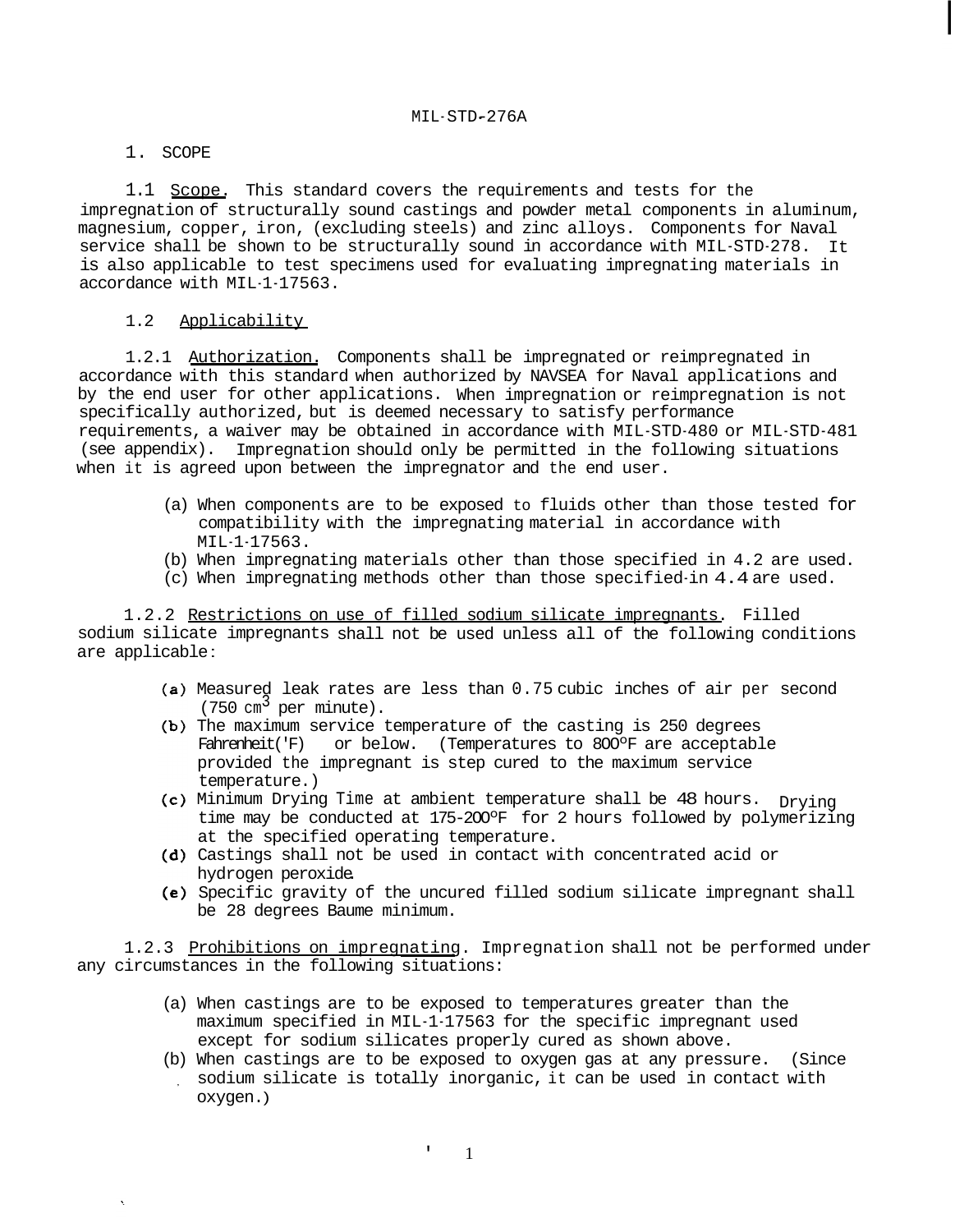- (c) When castings must be welded after impregnation during fabrication.
- (d) When castings exhibit rejectable structural defects as defined by the specified radiographic standards.

Waivers shall not be granted for these applications.

## 2. APPLICABLE DOCUMENTS

2.1 Government documents.

2.1.1 Specifications, standards, and handbooks. The following specifications, standards, and handbooks form a part of this document to the extent specified herein. Unless otherwise specified, the issues of these documents are those listed in the issue of the Department of Defense Index of Specifications and Standards (DODISS) and supplement thereto, cited in the solicitation (see 6.2).

SPECIFICATIONS

MILITARY

MIL-1-17563 - Impregnants for Aluminum, Copper, Iron, Magnesium and Zinc Alloy Castings.

## STANDARDS

| MTI.TTARY |                                                 |
|-----------|-------------------------------------------------|
|           | MIL-STD-278 • Welding and Casting Standard.     |
|           | MIL-STD-480 · Configuration Control-Engineering |
|           | Changes, Deviations and Waivers.                |
|           | MIL-STD-481 · Configuration Control-Engineering |
|           | Changes (Short Form), Deviations and            |
|           | Waivers.                                        |

(Unless otherwise indicated, copies of federal and military specifications, standards, and handbooks are available from the Standardization Documents Order Desk**,** Bldg. 4D, 700 Robbins Avenue, Philadelphia, PA 19111-5094.)

2.2 Order of precedence. In the event of a conflict between the text of this document and the references cited herein, the text of this document takes precedence. Nothing in this document, however, supersedes applicable laws and regulations unless a specific exemption has been obtained.

3.DEFINITIONS - This section is not applicable to this standard.

4. GENERAL REQUIREMENTS

,

4.1 Preliminary test for pressure tightness. Components which have been thoroughly cleaned and completely machined shall be subjected to the hydrostatic or aerostatic pressure required by the applicable drawing or directive, or as specified in 4.10. If pressure tests are made on components before final machining and threading of bolt holes, the components shall be retested after final machining and before impregnation, Components which leak through the wall during this test may be repaired by impregnation provided they meet all the requirements of 1.2.

2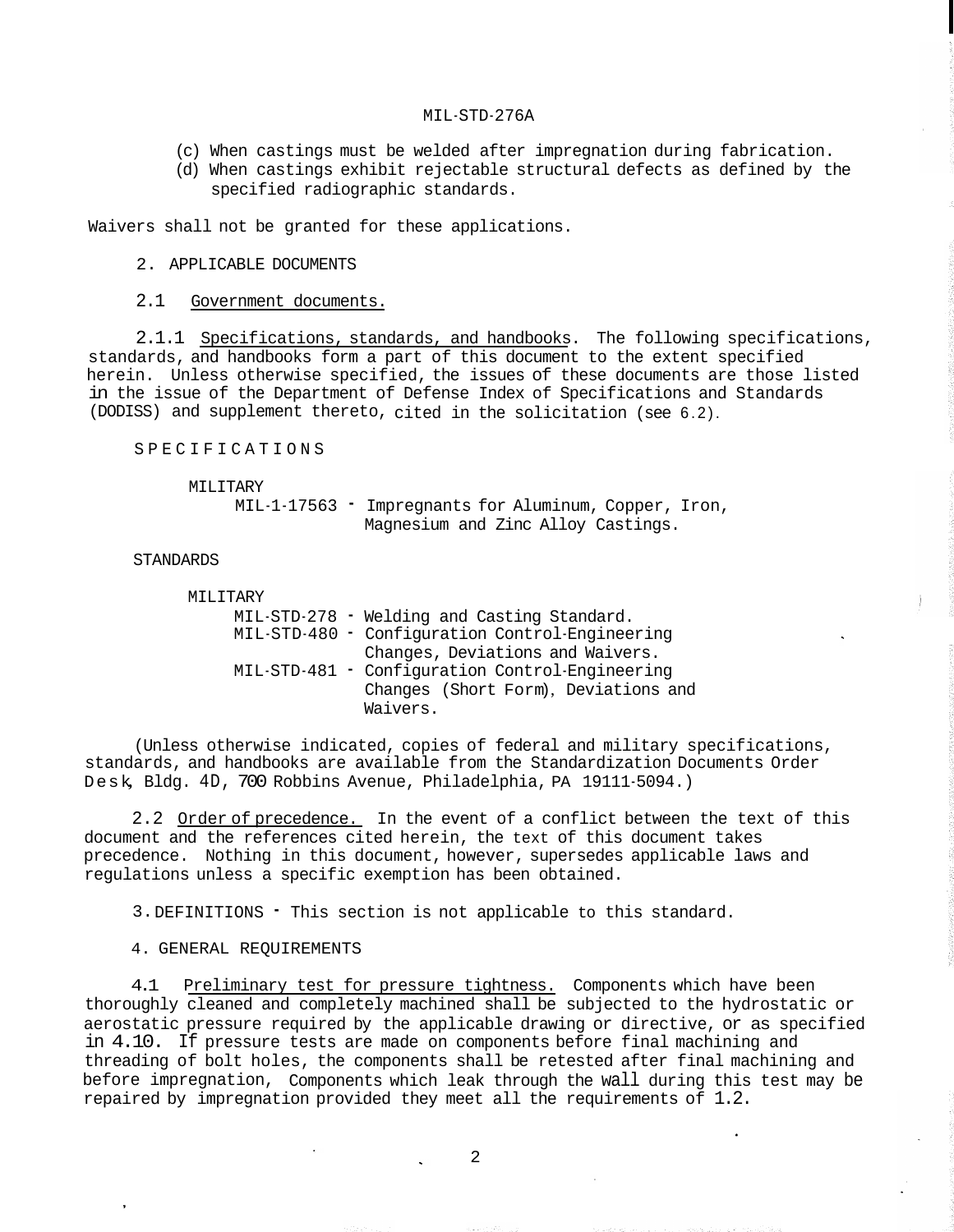4.2 Materials. The materials used to impregnate components shall conform to MIL-1-17563 unless filled sodium silicate can be shown to be a suitable alternative by showing all the restrictions of 1.2.2 have been met.

4.3 Preparation of castings for impregnation.

4.3.1 Preliminary Operations. Unless otherwise specified, all heat treating, welding, brazing, and machining operations shall be performed prior to impregnation. Surface finishing shall be performed after impregnating.

4.3.2 Cleaning. Components shall be thoroughly cleaned free of oils and other machining compounds. Components after water rinse shall be dried by heating to 150 to 180°F for a minimum of one hour and shall be brought to ambient temperature before impregnating, if vapor degreasing is used for cleaning, no drying is necessary.

4.3.3 Surface Preparation. Rough magnesium castings shall be treated to remove surface skin to a depth of approximately 0.002 inches by mechanical treatment.

4.4 Impregnating methods. Impregnation shall be by one of the following methods at the discretion of the contractor.

4.4.1 Method **A** - internal pressure (individual castings). Method A involves using the casting itself as the pressure containing vessel and can only be done on one casting at a time. It is primarily applicable to large castings. All of the openings in the casting, except for ports for the impregnant shall be plugged. impregnant shall be injected into the casting until it is completely filled, or shall be circulated through the casting under pressure. Pressure from 50 to 75 pounds per square inch (lb/in2) above prescribed test pressure shall be applied (if factor of safety of the castings will permit), This pressure shall be maintained until the liquid is observed seeping through the pores or, in the case of extremely fine porosity where the liquid may not come noticeably to the outside surface, the length of time to hold the pressure shall be determined empirically. Loss of solution by seepage may be stopped by spot curing, care being taken not to heat the castings to the cure temperature over a larger volume than is to be cured. In cases of minute porosity in heavy walls, 6 hours or more under pressure may be required to effect complete penetration of the solution through the wall. The \*

4.4.2 Method **3** - drv vacuum and pressure (batch immersion). Method B involves evacuating the component's porosity to remove air, water, and other foreign material and introducing the impregnant under pressure. The clean and dry components shall be placed in an empty pressure vessel. The vessel shall then be closed and the air evacuated until a vacuum of not less than 29 inches of mercury is attained. If the vapor pressure of the impregnant solution prohibits using a minimum vacuum of 29 inches of mercury, the maximum vacuum compatible with the solution shall be used, but shall not be less than 27 inches of mercury. The impregnating solution shall be drawn into the tank at such a rate that the above specified vacuum is maintained. When the tank contains a sufficient amount of solution to cover the components to a level of at least 2 inches above the load, atmospheric or greater pressure shall be applied. After a period of time which has

3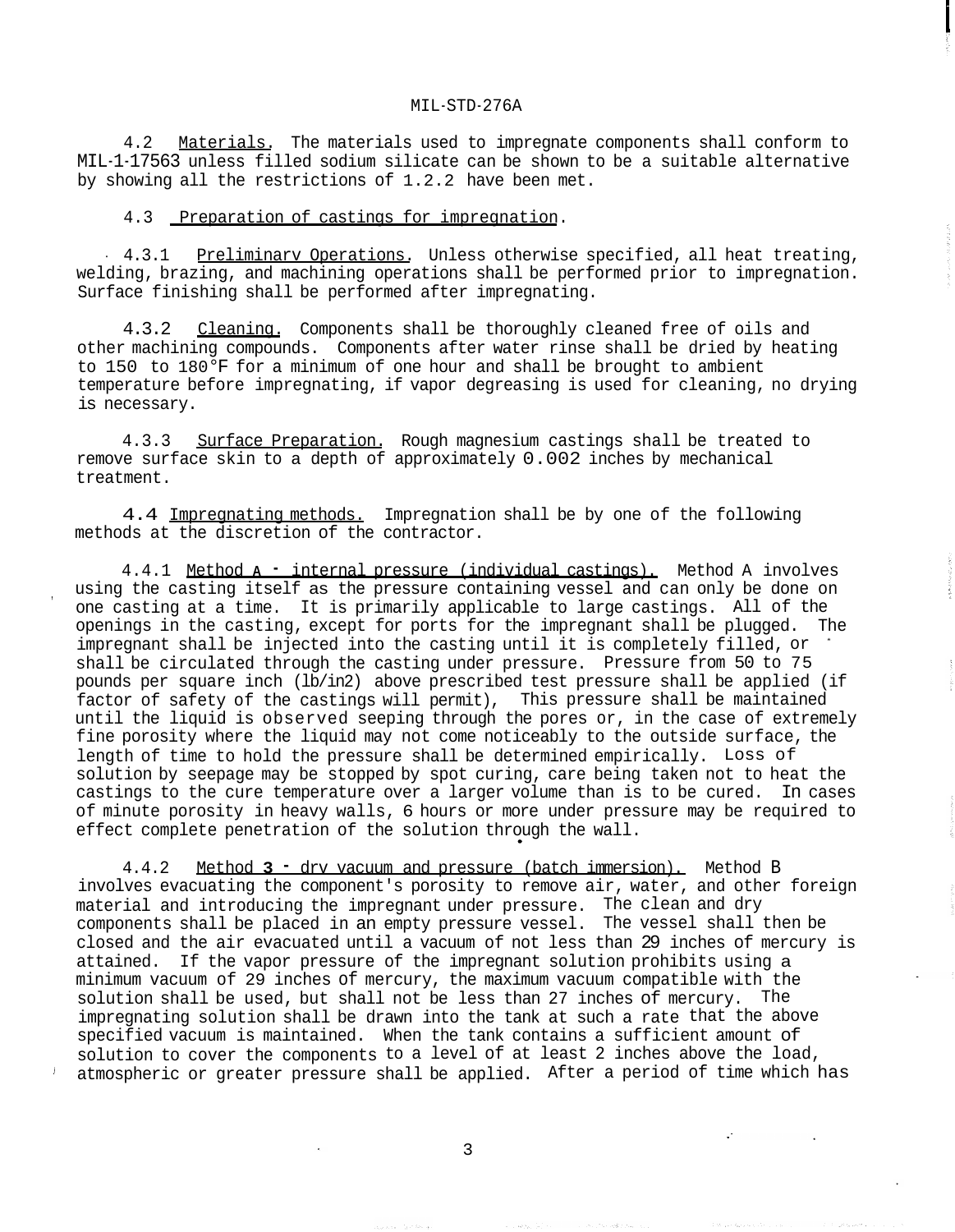been determined empirically. The pressure shall be released, the tank emptied of solution, ,and the parts removed. Sectioning of actual parts or samples may be required to determine penetration.

4.4.3 Method C <sup>-</sup> wet vacuum and pressure (batch immersion). The components shall be placed in a pressure vessel containing the impregnating solution. Each item shall be submerged until it is covered by at least 2 inches of impregnating solution. The vessel shall then be closed and the air exhausted until a vacuum of not less than 29 inches of mercury is attained. a period determined empirically to be sufficient for complete air removal. At the end of the vacuum cycle, a pressure of not less than 50 pounds per square inch shall be applied for a period shown by experience to be sufficient for complete porosity sealing. The pressure shall then be released and the castings removed from the solution. For components with a wall thickness not exceeding 1/2 inch, the pressure cycle may be omitted. The vacuum shall be maintained for

#### 4.4.4 Impregnation procedure restrictions.

4.4.4.1 Sodium silicate. Impregnation with sodium silicate shall be permitted only by Methods A or B.

4.4.4.2 Hazardous wastes. All hazardous waste generated by this Process, shall be disposed of in accordance with local and federal regulations.

#### 4.5 Post-impremation treatment.

4.5.1 Rinsing. The parts shall be well drained and the surface, including ducts, vents, and pockets, thoroughly rinsed in aqueous so3ution to remove excess impregnant. A corrosion inhibitor additive may be added to the final rinse water.

4.5.2 Curing process. The components shall be cured in accordance with the impregnant solution manufacturer's instructions.

4.6 Leakage. Impregnation shall be accomplished to the extent that the items do not leak under proof tests described in 4.10.1.

4.7 Discoloration. Discoloration which does not affect the quality of impregnation or the serviceability shall not be cause for rejection of the casting or powder metal component.

4.8 Marking. Each component which has been impregnated shall be marked "IMP" on the stamping pad or in a conspicuous place that will not impair its strength or serviceability. Marking shall be by low stress die stamps or vibrotool engraving.

4.9 Responsibilitv for inspection. Unless otherwise specified in the contract or purchase order, the contractor is responsible for the performance of all inspection requirements (examinations and tests) as specified herein. Except as otherwise specified in the contract or purchase order, the contractor may use his own or any other facilities suitable for the performance of the inspection requirements specified herein, unless disapproved by the Government. The Government reserves the right to perform any of the inspections set forth in this specification where such inspections are deemed necessary to ensure supplies and services conform to prescribed requirements.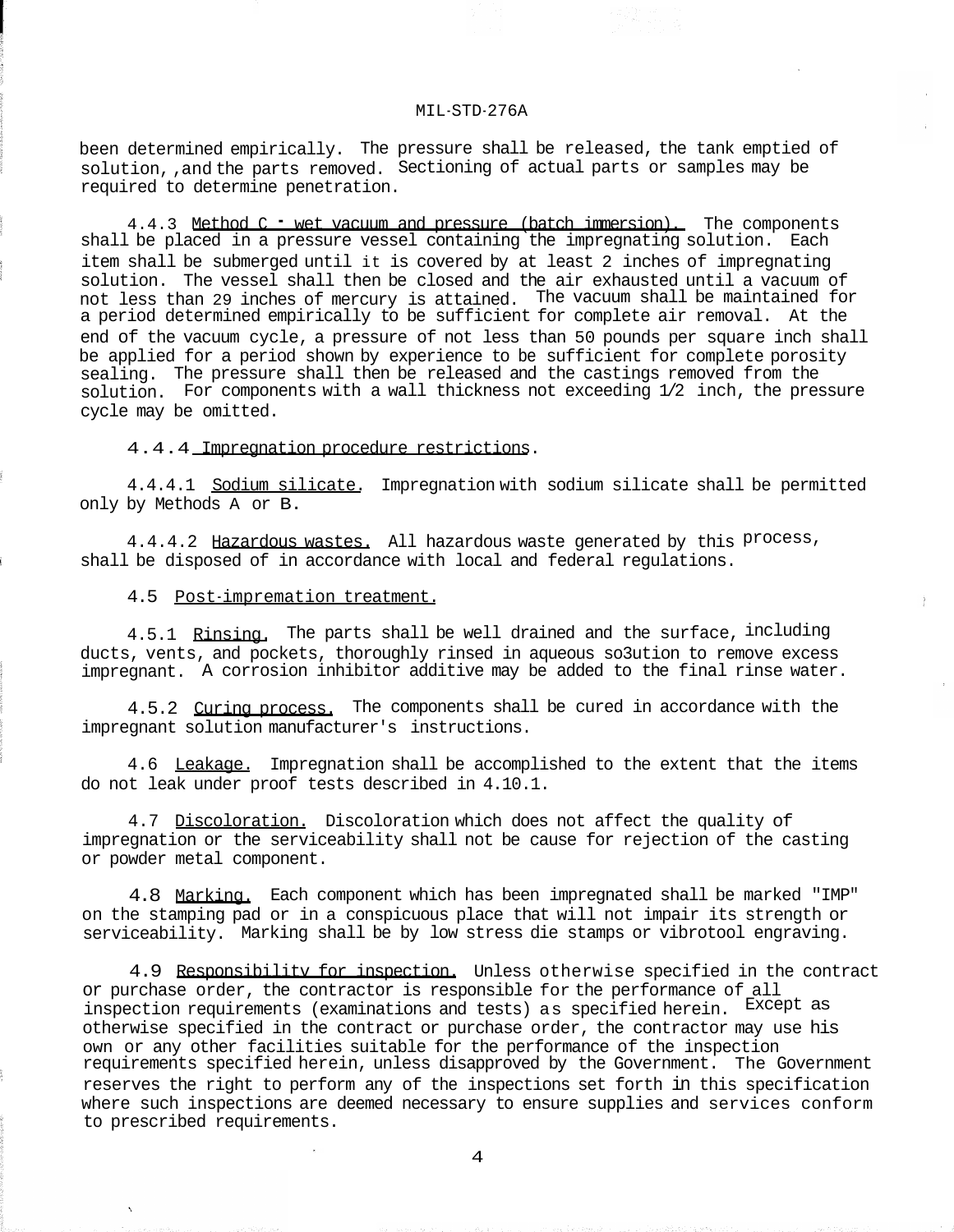4.10 Proof Pressure test. Each component shall be subjected to the pressure test, either hydrostatic or aerostatic, in accordance with the applicable drawings, directives, or specifications. If the applicable drawings, directives, or specifications do not specify the proof pressure or other testing requirements, the requirements of 4.10.1 or 4.10.2 shall apply. In the event machining is necessary after impregnation, the final pressure test shall be performed after machining.

4.10.1 Proof pressure test method. The proof pressure to which the castings shall be subjected shall be double the normal working pressure, but in no case less than 10 pounds per square inch gauge. Air shall be forced into the castings at the required pressure for not less than 2 minutes while the part is immersed in water. As an alternate to immersion in water, neutral soap solution or kerosene may be brushed on the external surfaces of the part. Bubbling observed in the water or coming through the soap solution or kerosene shall indicate failure.

4.10.2 Alternate proof pressure test method. Components may alternatively be filled with water, kerosene, or other liquid compatible with the end use of the casting and subjected to internal pressure for not less than 2 minutes. The internal pressure shall be double the normal working pressure, but not less than 10 pounds per square inch gauge. Any evidence of leakage through the wall shall indicate failure of the component.

4.10.3 Cleaning. If a soap solution is used for testing, it shall be thoroughly rinsed from the parts. Parts shall be dry inside and out before storage. Machined surfaces of iron components shall be protected to prevent rusting.

4.11 Reimpregnation. Components may be reimpregnated once either before or after pressure testing unless there is reason to doubt the quality of the impregnation process or of the component. Parts which leak after one reimpregnation shall be rejected. An exception to this requirement shall be permitted if machining after impregnation is required. In which case, one additional impregnation shall be permitted before final rejection.

#### 5. DETAILED REQUIREMENTS

This section is not applicable to this standard.

## 6. NOTES

,

(This section contains information of a general or explanatory nature that may be helpful, but is not mandatory.)

6.1 Intended use. This standard contains the requirements and tests for the impregnating of porous aluminum-alloy, magnesium-alloy, copper-base-alloy, iron-alloy, and zinc-alloy castings or powder metal components.

6.2 Issue of DODISS. When this standard is used in acquisition, the issue of the DODISS to be applicable to this solicitation must be cited in this solicitation (see 2.1.1).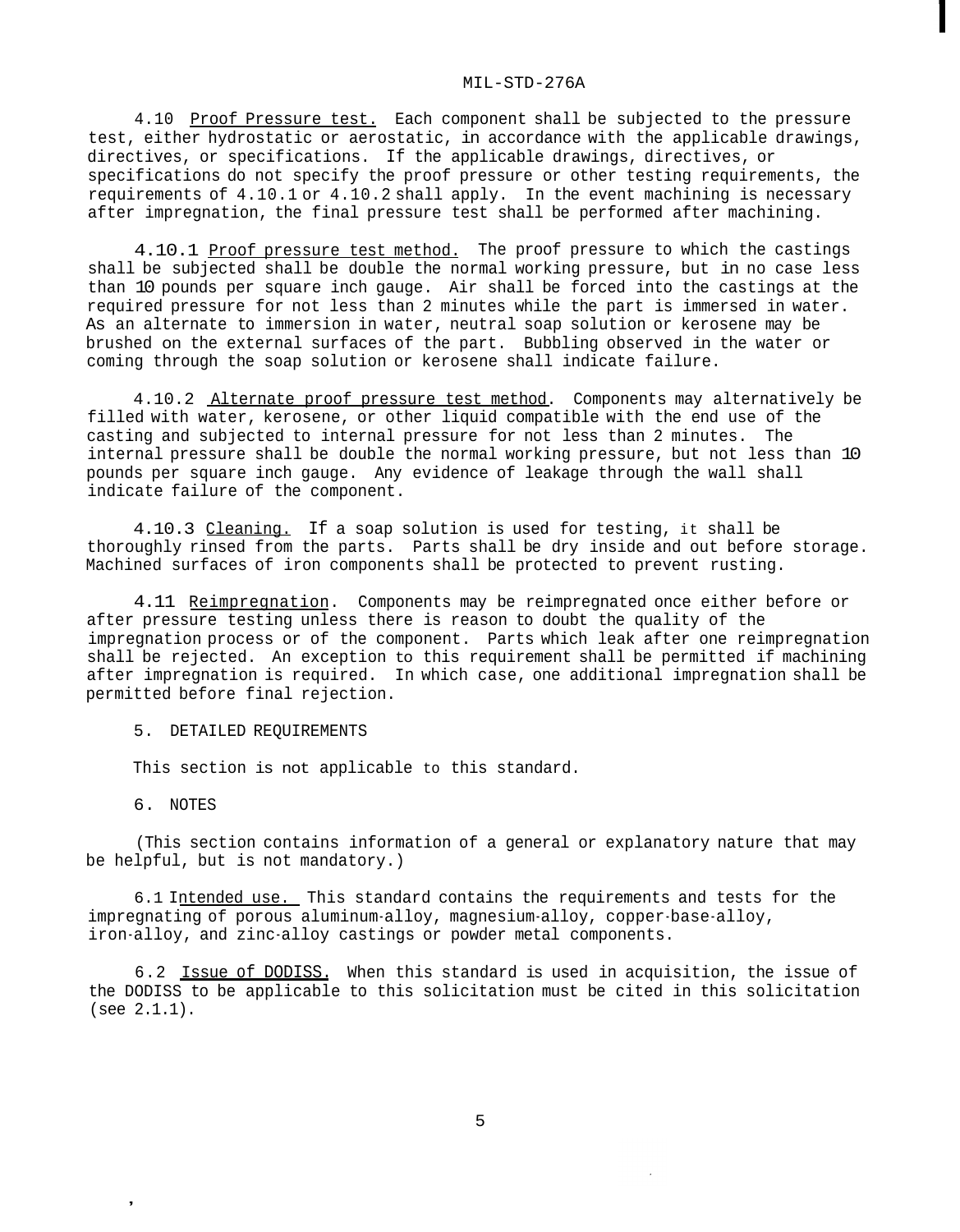I

6.3 Subject term (key word) listing.

Alloy, aluminum Vacuum, dry<br>Alloy, copper Vacuum, wet Alloy, copper Alloy, ferrous Vacuum/pressure Alloy, iron Alloy, magnesium Alloy, zinc Porosity Pressure, internal

6.4 Changes from previous issue. Marginal notations are not used in this revision to identify changes with respect to the previous issue due to the extensiveness of the changes.

Custodians: Army - MR Navy - SH Review activities: Army - AR, MI Navy - 0S DLA - DISC Preparing activity: (Project 9540-0142) Navy - SH User activities:

Navy - AS Army - AT

 $\bar{\mathbf{v}}$